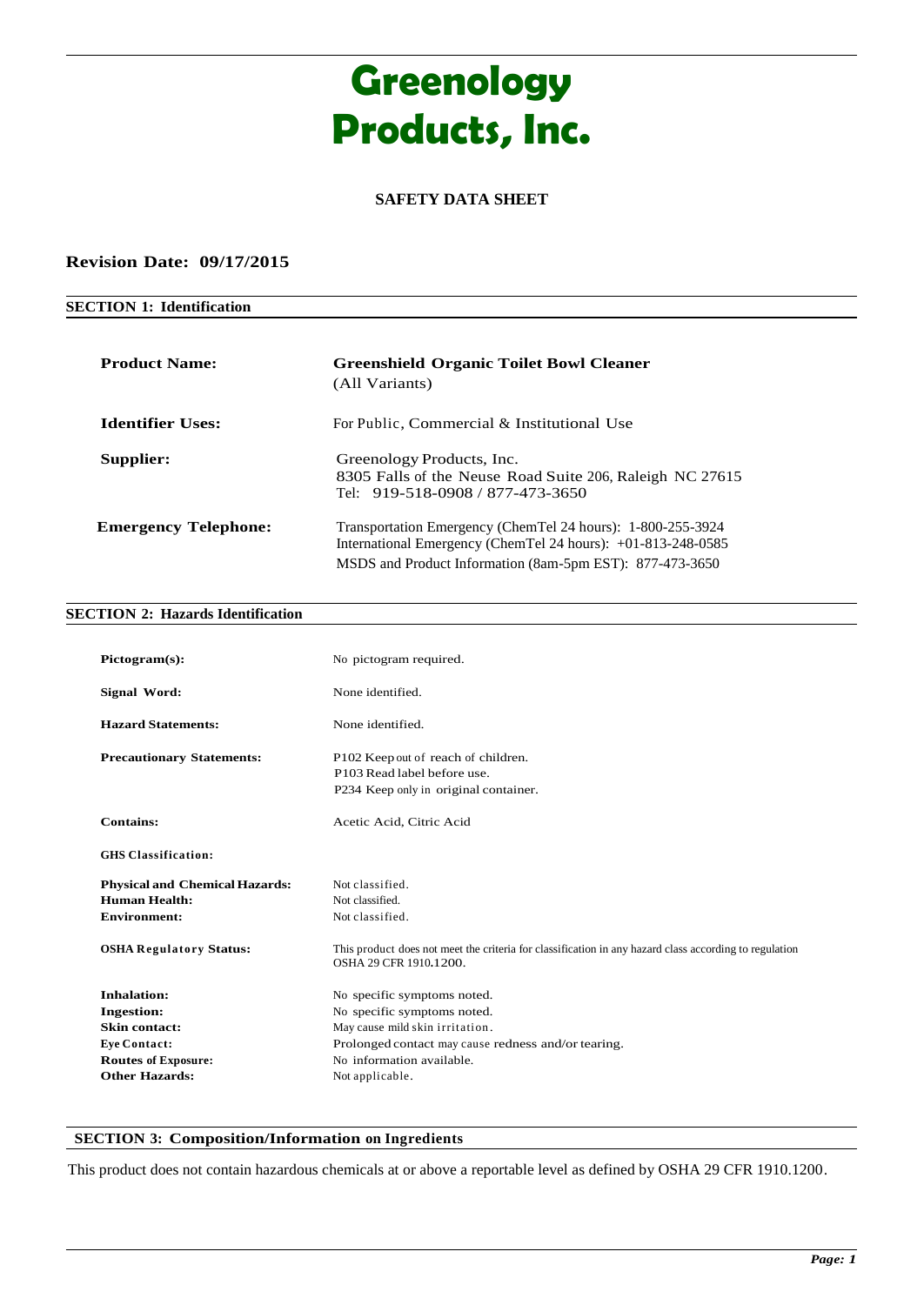## **SECTION 4: First Aid Measures**

#### **Description of First Aid Measures:**

| <b>General Information:</b> | According to Hazard Communications Standard CFR 29 1910.1200.                                                               |
|-----------------------------|-----------------------------------------------------------------------------------------------------------------------------|
| <b>Inhalation:</b>          | If breathing difficulties are noticed move to fresh air. If irritation persists, seek medical attention.                    |
| <b>Ingestion:</b>           | If swallowed, do not induce vomiting. Drink one or two glasses of water. If discomfort persists, seek medical<br>attention. |
| <b>Skin Contact:</b>        | Wash exposed area with water. If irritation persists, seek medical attention.                                               |
| <b>Eve Contact:</b>         | Flush eyes with water. If irritation persists, seek medical attention.                                                      |

#### **MostImportant Symptoms and Effects, both Acute and Delayed:**

| <b>General Information:</b>    | The severity of the symptoms described will vary dependent of the concentration and the |  |
|--------------------------------|-----------------------------------------------------------------------------------------|--|
|                                | length of exposure.                                                                     |  |
| <b>Inhalation:</b>             | No specific symptoms noted.                                                             |  |
| <b>Ingestion:</b>              | No specific symptoms noted.                                                             |  |
| <b>Skin contact:</b>           | May cause mild skin irritation.                                                         |  |
| Eve contact:                   | Prolonged contact may cause redness and/or tearing.                                     |  |
| <b>Routes of Exposure:</b>     | No information available.                                                               |  |
| <b>Notes To The Physician:</b> | No additional information available.                                                    |  |

## **SECTION 5: Firefighting Measures**

| Auto Ignition Temperature $(^{\circ}C)$ : | No information available.                                                                         |
|-------------------------------------------|---------------------------------------------------------------------------------------------------|
| <b>Flammability Limit - Lower (%):</b>    | No information available.                                                                         |
| <b>Flammability Limit - Upper (%):</b>    | No information available.                                                                         |
| <b>Flash point:</b>                       | No information available.                                                                         |
| <b>Extinguishing Media:</b>               | Use fire-extinguishing media appropriate for surrounding materials.                               |
| <b>Hazardous Combustion Products:</b>     | None under normal conditions.                                                                     |
| Unusual Fire & Explosion Hazards:         | No unusual fire or explosion hazards noted.                                                       |
| <b>Special Fire Fighting Procedures:</b>  | Avoid breathing fire vapors. Cool containers exposed to flames with water until after the fire is |
|                                           | out.                                                                                              |
| <b>Protective Equipment for Fire-</b>     | Wear positive-pressure self-contained breathing apparatus (SCBA) and protective firefighting      |
| fighters:                                 | clothing (includes firefighting helmet, coat, trousers, boots, and gloves). If protective         |
|                                           | equipment is not available or not used, fight fire from a protected location or safe distance.    |
|                                           |                                                                                                   |

## **SECTION 6: Accidental Release Measures**

| <b>Personal Precautions:</b>      | Wash thoroughly after handling.                          |
|-----------------------------------|----------------------------------------------------------|
| <b>Environmental Precautions:</b> | Outside of normal use, avoid release to the environment. |
| <b>Spill Clean Up Methods:</b>    | Dike large spills. Clean residue from spill site.        |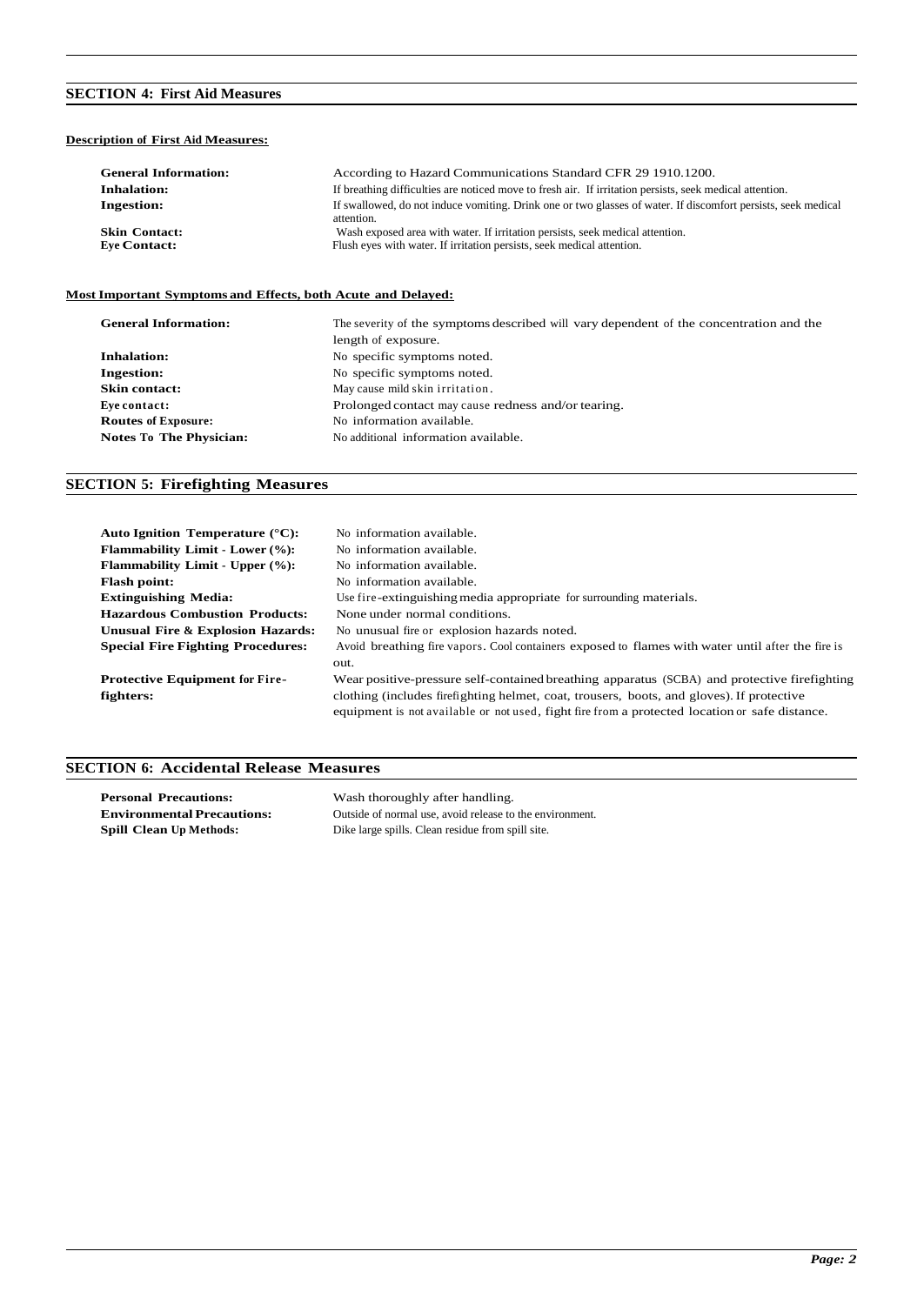# **SECTION 7: Handling and Storage**

| Handling:                   | Use under well-ventilated conditions. Avoid contact with eyes, skin and clothing. Avoid<br>breathing vapors and mists. Avoid prolonged or repeated contact. Do NOT ingest. Wash<br>thoroughly after handling. Rinse container before disposal. Do NOT reuse containers for<br>other purposes. Do not use contact lenses.                                                                                                                                           |
|-----------------------------|--------------------------------------------------------------------------------------------------------------------------------------------------------------------------------------------------------------------------------------------------------------------------------------------------------------------------------------------------------------------------------------------------------------------------------------------------------------------|
| <b>Usage Description:</b>   | Use only according to directions.                                                                                                                                                                                                                                                                                                                                                                                                                                  |
| <b>Storage Precautions:</b> | Do not store near heat sources or expose to high temperatures. Recommended storage<br>temperature is between 2 ( $\degree$ C) to 43 ( $\degree$ C) or 35 $\degree$ F to 110 $\degree$ F. Store product in original shipping<br>container or tanks designed for product storage. Product performance is not affected by<br>freezing. Thaw product and provide simple agitation if frozen. Empty containers may contain<br>product residue and should not be reused. |

## **SECTION 8: ExposureControls and PersonalProtection**

| <b>Ingredient Comments:</b>   | ACGIH or OSHA exposure limits have not been established for this product.                                 |
|-------------------------------|-----------------------------------------------------------------------------------------------------------|
| <b>Respiratory Equipment:</b> | No special requirements.                                                                                  |
| <b>Hand Protection:</b>       | No special requirements.                                                                                  |
| <b>Eve Protection:</b>        | No special requirements.                                                                                  |
| <b>Hygiene Measures:</b>      | Handle in accordance with good industrial hygiene and safety practice. Wash thoroughly after<br>handling. |

#### **SECTION 9: Physical and Chemical Properties**

#### **Information** on Basic Physical and Chemical Properties:

|        | Appearance:                                     | Slightly viscous.            |
|--------|-------------------------------------------------|------------------------------|
| Color: |                                                 | Opaque white to yellow.      |
| Odor:  |                                                 | Mild.                        |
|        | <b>Odor Threshold - Lower:</b>                  | No information available.    |
|        | <b>Odor Threshold - Upper:</b>                  | No information available.    |
|        | <b>PH-Value Solution:</b>                       | 2.5                          |
|        | <b>Freeze Point:</b>                            | 32.0 °F                      |
|        | <b>Initial Boiling Point and Boiling Range:</b> | $212.0^\circ$ F              |
|        | <b>Flash Point:</b>                             | No information available.    |
|        | <b>Evaporation Rate:</b>                        | No information available.    |
|        | <b>Flammability State:</b>                      | No information available.    |
|        | Flammability Limit - Lower (%):                 | No information available.    |
|        | Flammability Limit - Upper (%):                 | No information available.    |
|        | <b>Vapor Pressure:</b>                          | No information available.    |
|        | Vapor Density (air=1):                          | No information available.    |
|        | <b>Relative Density:</b>                        | 1.01g/cm3 @ 25.0 °C          |
|        | <b>Bulk Density:</b>                            | No information available.    |
|        | Solubility:                                     | Completely soluble in water. |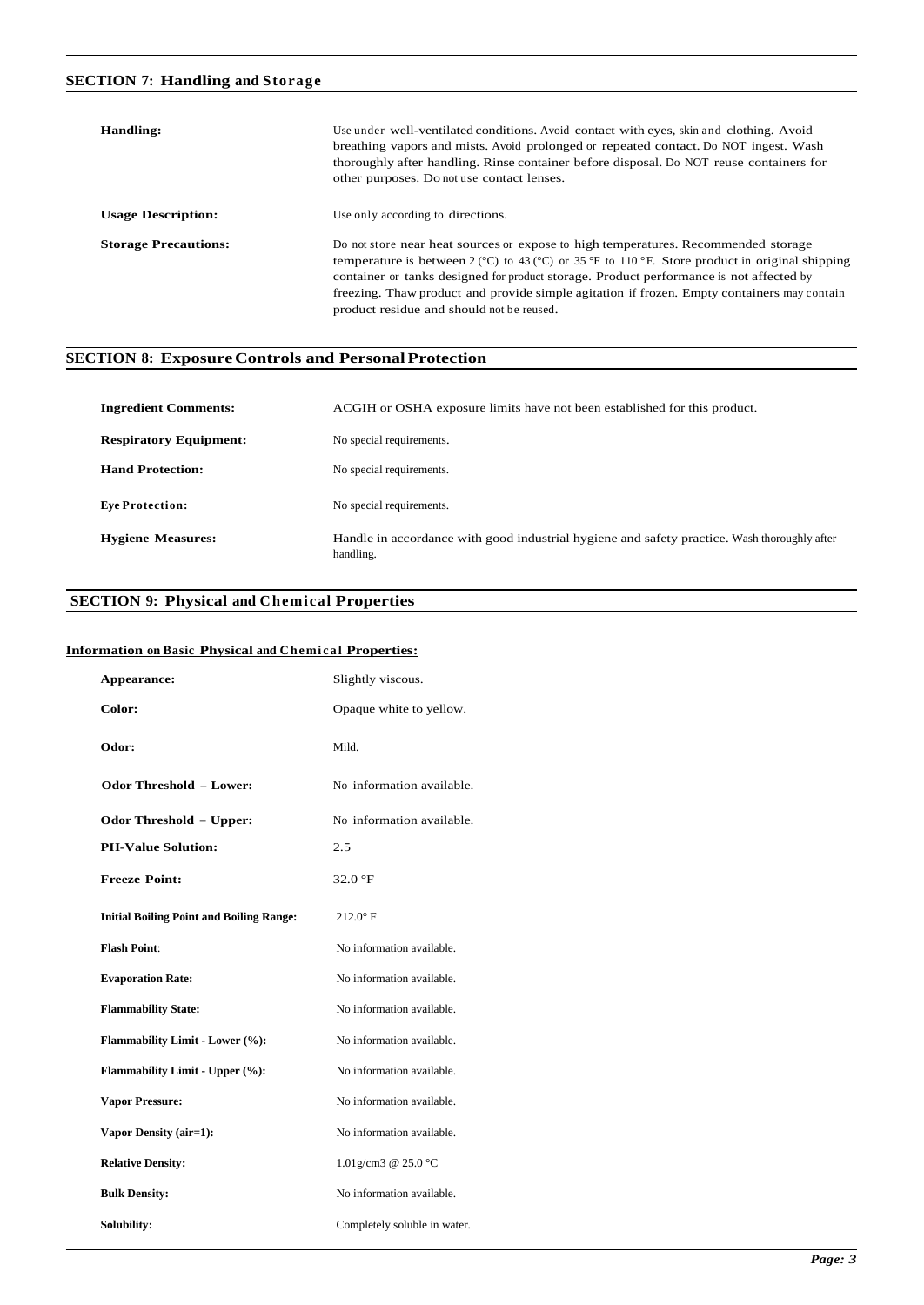| <b>Decomposition Temperature:</b>         | No information available.                                                       |
|-------------------------------------------|---------------------------------------------------------------------------------|
| <b>Partition Coefficient:</b>             | No information available.                                                       |
| Auto Ignition Temperature $(^{\circ}C)$ : | No information available.                                                       |
| Viscosity:                                | No information available.                                                       |
| <b>Explosive Properties:</b>              | Under normal conditions of storage and use, hazardous reactions will not occur. |
| <b>Oxidizing Properties:</b>              | No information available.                                                       |
| <b>Molecular Weight:</b>                  | No information available.                                                       |
| <b>Volatile Organic Compound:</b>         | No information available.                                                       |

## **SECTION 10: Stability and Reactivity**

| <b>Reactivity:</b>                                              | Reaction may occur water reactive materials, burning metals and electrically energized<br>equipment. Reactions may occur with strong oxidizing materials.                                                     |
|-----------------------------------------------------------------|---------------------------------------------------------------------------------------------------------------------------------------------------------------------------------------------------------------|
| Stability:                                                      | Stable under normal temperature conditions and recommended use.                                                                                                                                               |
| <b>Hazardous Polymerization:</b>                                | Will not polymerase.                                                                                                                                                                                          |
| Hazardous Decomposition Products: None under normal conditions. |                                                                                                                                                                                                               |
| <b>Conditions to Avoid:</b>                                     | Avoid exposing to heat and contact with strong oxidizing substances.                                                                                                                                          |
| <b>Materials to Avoid:</b>                                      | Avoid contact with strong oxidizing materials. Reaction may occur water reactive materials,<br>burning metals and electrically energized equipment. Do not mix with bleach or any other<br>household cleaner. |

## **SECTION 11: Toxicological Information**

| <b>Toxicological Information</b>                         | No toxicological information for the overall finished product. |
|----------------------------------------------------------|----------------------------------------------------------------|
| <b>Acute Toxicity (Oral LD50):</b>                       | No information available.                                      |
| <b>Acute Toxicity (Dermal LD50):</b>                     | No information available.                                      |
| <b>Acute Toxicity (Inhalation LC50):</b>                 | No information available.                                      |
| <b>Skin Corrosion/Irritation:</b>                        | No information available.                                      |
| <b>Respiratory Sensitization:</b>                        | No information available.                                      |
| <b>Skin Sensitization:</b>                               | No information available.                                      |
| <b>Reproductive Toxicity:</b>                            | No information available.                                      |
| Carcinogenicity                                          | No information available.                                      |
| <b>NTP</b> - Carcinogenicity                             | The product and its components are not listed.                 |
| <b>OSHA</b> - Carcinogenicity                            | The product and its components are not listed.                 |
| <b>IARC</b> Carcinogenicity                              | The product and its components are not listed.                 |
| <b>Specific Target Organ Toxicity - Single Exposure:</b> |                                                                |

**STOT - Single Exposure:** No information available.

**Specific Target Organ Toxicity - Repeated Exposure:**

**STOT - Repeated Exposure** No information available.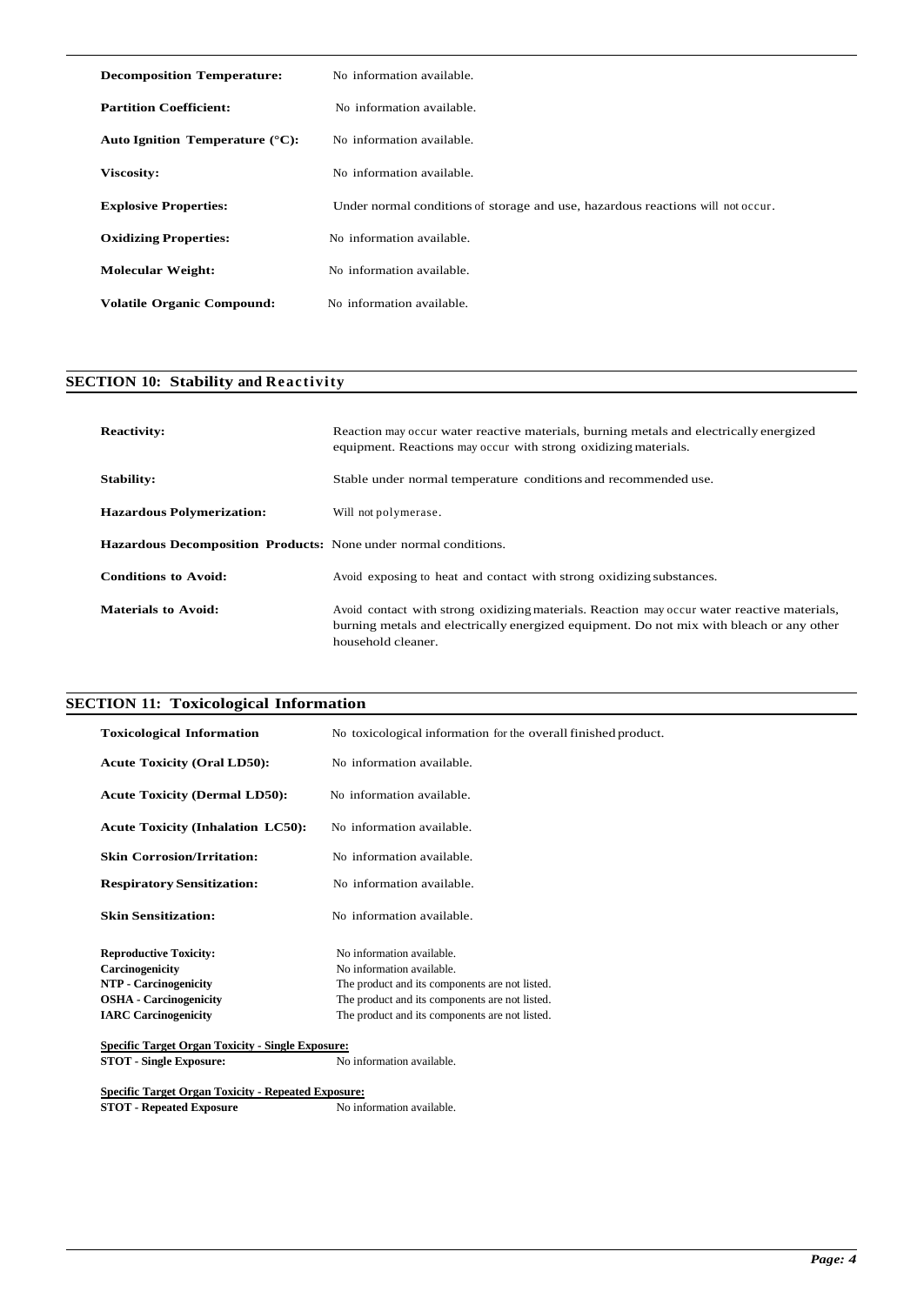### **SECTION 12: Ecological Information**

| <b>Ecotoxicity:</b>                     | The ingredients in this formula have been reviewed and no adverse impact to the environment is<br>expected when used according to label directions. |
|-----------------------------------------|-----------------------------------------------------------------------------------------------------------------------------------------------------|
| <b>Acute Toxicity - Fish:</b>           | No information available.                                                                                                                           |
| <b>Acute Toxicity - Aquatic:</b>        | No information available.                                                                                                                           |
| <b>Invertebrates</b>                    |                                                                                                                                                     |
| <b>Acute Toxicity - Aquatic Plants:</b> | No information available.                                                                                                                           |
| Degradability:                          | The product is readily biodegradable.                                                                                                               |
| <b>Bioaccumulative Potential:</b>       | The product contains potentially bio-accumulating substances.                                                                                       |
| <b>Mobility</b>                         | Completely soluble in water.                                                                                                                        |
|                                         | <b>Results of PBT and vPvB Assessment:</b> The product does not contain any PBT or vPvB Substances.                                                 |
| <b>Other Adverse Effects:</b>           | No information available.                                                                                                                           |

#### **SECTION 13: Disposal Considerations**

| <b>Waste Management</b> | Observe all local, national and international regulations. When handling waste, consideration<br>should be made to the safety precautions applying to handling of the product.                                                                                                                                                                    |
|-------------------------|---------------------------------------------------------------------------------------------------------------------------------------------------------------------------------------------------------------------------------------------------------------------------------------------------------------------------------------------------|
| <b>Disposal Methods</b> | Do NOT dump into any sewers, on the ground or into any body of water. Rinse containers<br>before disposal. Since emptied containers contain product residue, follow label warnings<br>Even after container is emptied. Do NOT reuse empty containers. Dispose in accordance with<br>all applicable federal, state and local laws and regulations. |

## **SECTION 14: Transport Information**

| <b>UN Number</b>                                             |                 |  |
|--------------------------------------------------------------|-----------------|--|
| UN No. (DOT/TDG):                                            | Not applicable. |  |
| UN No. (IMDG):                                               | Not applicable. |  |
| UN No. (IATA):                                               | Not applicable. |  |
| <b>Proper Shipping Name</b>                                  |                 |  |
| <b>DOT/TDG Proper Shipping Name:</b>                         | Not applicable. |  |
| <b>IMDG Proper Shipping Name:</b>                            | Not applicable. |  |
| <b>IATA Proper Shipping Name:</b>                            | Not applicable. |  |
| <b>Transport Hazard Class (es):</b>                          |                 |  |
| <b>DOT/TDG Class:</b>                                        | Not applicable. |  |
| <b>IMDG Class:</b>                                           | Not applicable. |  |
| <b>IATA Class:</b>                                           | Not applicable. |  |
| <b>Packing Group(s):</b>                                     |                 |  |
| <b>DOT Packing Group:</b>                                    | Not applicable. |  |
| <b>IMDG Packing Group:</b>                                   | Not applicable. |  |
| <b>IATA Packing Group:</b>                                   | Not applicable. |  |
| <b>Special Precautions for User:</b>                         |                 |  |
| EMS:                                                         | Not applicable. |  |
| <b>Environmentally Hazardous Substance/Marine Pollutant:</b> |                 |  |
| AD:                                                          | No              |  |
| <b>IMDG:</b>                                                 | N <sub>0</sub>  |  |
| <b>IAT</b><br>No                                             |                 |  |

#### **SECTION 15: Regulatory Information**

#### **US Federal Regulations:**

All ingredients of this product are listed or excluded from listing on the U.S. Toxic Substances Control Act (TSCA) Chemical Substance Inventory.

#### **US State Regulations:**